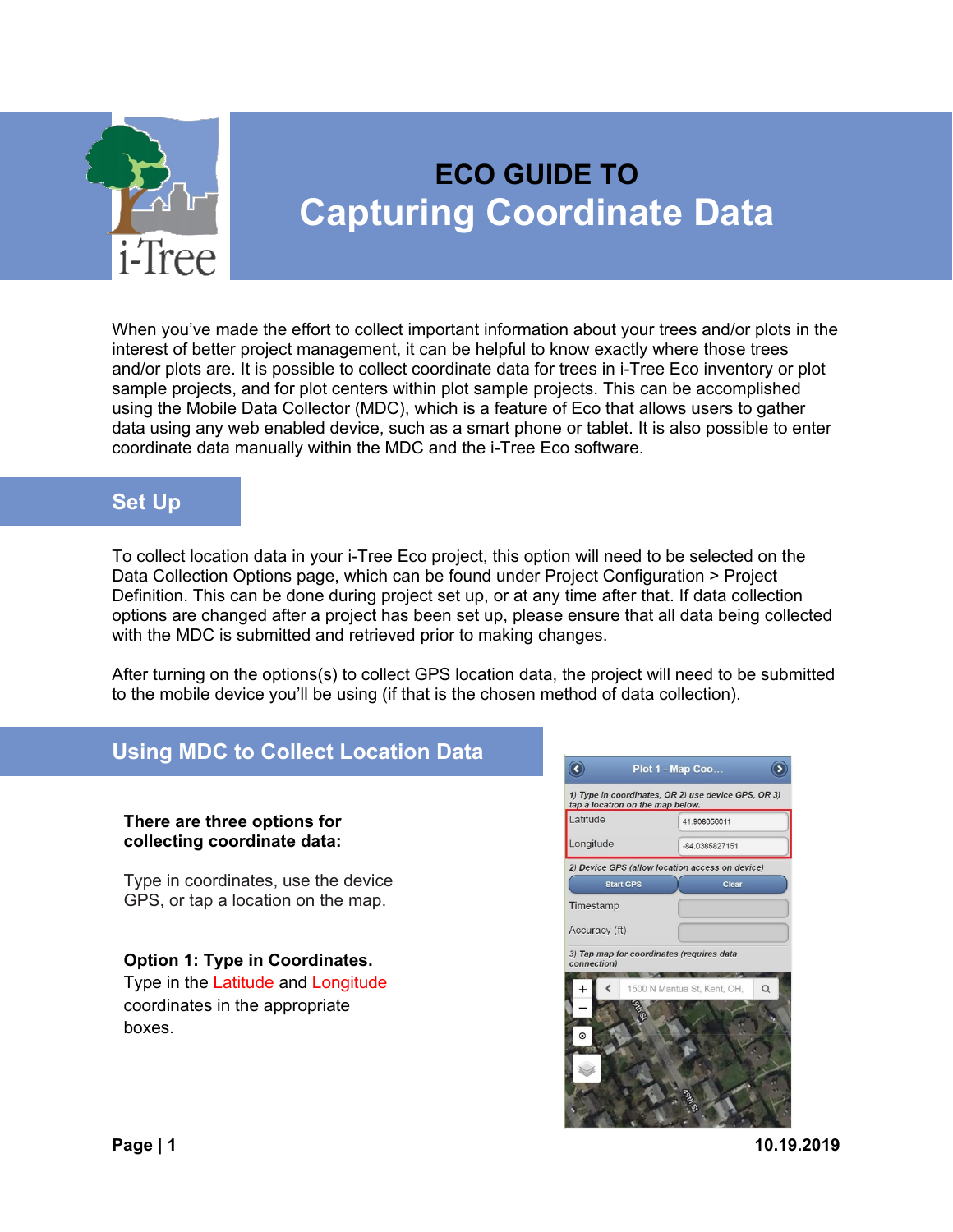The format for entering coordinates manually is as follows:

| Latitude  | Decimal degrees (0-90) with direction (35.34642345N)  |
|-----------|-------------------------------------------------------|
| Longitude | Decimal degrees (0-180) with direction (98.34642345W) |

#### **Option 2: Use the Device GPS.**

Click Start GPS to begin satellite acquisition. A rough latitude and longitude will appear, together with an estimated accuracy. It can take up to several minutes for a sufficient number of satellites to be acquired to reach acceptable accuracy.

| Latitude         | 41.170918                                       |
|------------------|-------------------------------------------------|
| Longitude        | $-81.35919$                                     |
|                  | 2) Device GPS (allow location access on device) |
| <b>Start GPS</b> | Clear                                           |
| Timestamp        |                                                 |
| Accuracy (ft)    |                                                 |
|                  |                                                 |
| connection)      | 3) Tap map for coordinates (requires data       |
|                  | $\alpha$<br>1500 N Mantua St, Kent, OH,         |
| $\odot$          |                                                 |

# **Option 2: Continued.**

Once the data meet your acceptable level of accuracy, click Capture to save the coordinates. If you want to stop this action click Cancel.

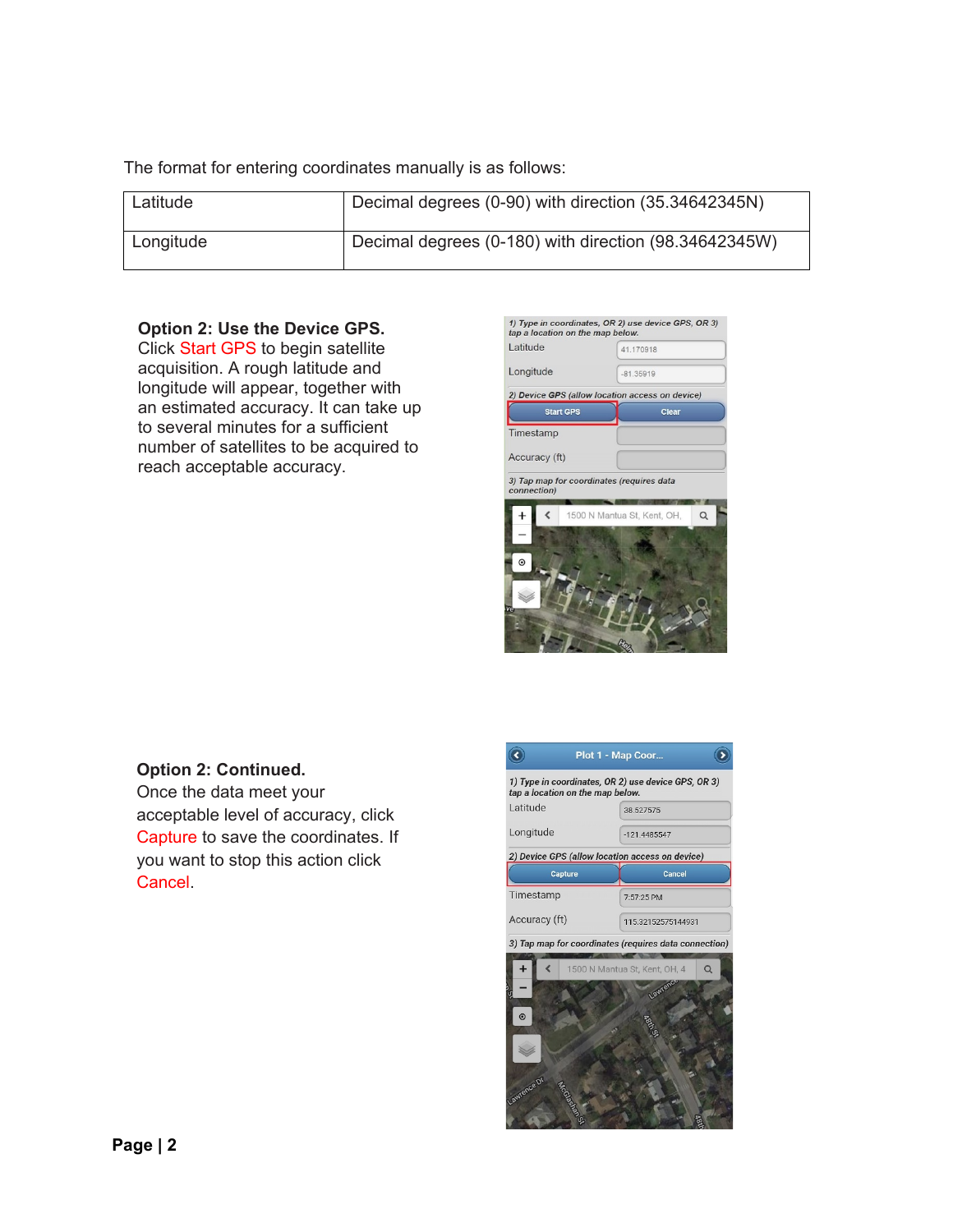

**Caution** 

It can take up to several minutes for a sufficient number of satellites to be acquired to reach acceptable accuracy.

GPS accuracy depends on your device, its connectivity, and environmental factors. Consult with the device manufacturer for more information.

### **Option 3: Tap On The Map.**

Enter a location in the search bar or click the location button on the map. A blue location marker will then be visible indicating where you are on the map.



### **Option 3: Continued.**

Tap on the map to indicate the location of a tree. A solid green circle icon will appear on the map, and the coordinate boxes will be populated with the applicable coordinate data.

| Plot 1 - Map Co                                                                         |                                        |  |  |  |
|-----------------------------------------------------------------------------------------|----------------------------------------|--|--|--|
| 1) Type in coordinates, OR 2) use device GPS, OR 3)<br>tap a location on the map below. |                                        |  |  |  |
| Latitude                                                                                | 38.527613277931394                     |  |  |  |
| Longitude                                                                               | -121.4487015607192                     |  |  |  |
| 2) Device GPS (allow location access on device)                                         |                                        |  |  |  |
| <b>Start GPS</b>                                                                        | Clear                                  |  |  |  |
| Timestamp                                                                               |                                        |  |  |  |
| Accuracy (ft)                                                                           |                                        |  |  |  |
| 3) Tap map for coordinates (requires data<br>connection)                                |                                        |  |  |  |
| $\ddot{}$<br>C                                                                          | 1500 N Mantua St, Kent, OH<br>$\alpha$ |  |  |  |
| $\bm{\odot}$<br><b>Headard Bay</b>                                                      |                                        |  |  |  |
| Blvd                                                                                    |                                        |  |  |  |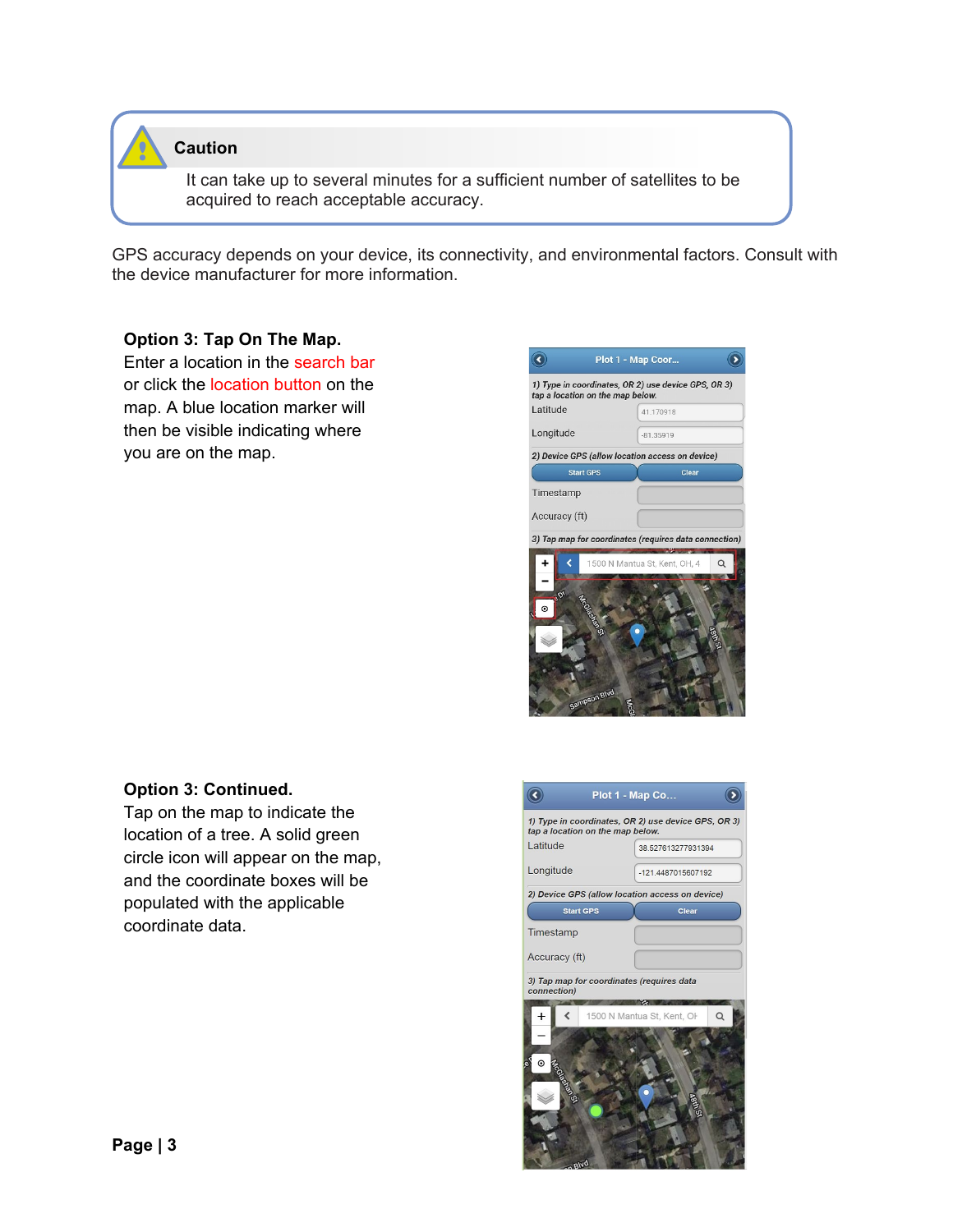### **Tip**

Depending on the GPS accuracy of the mobile device, post processing to correct point locations on a map may be necessary. To increase accuracy, consider using an external GPS receiver.

**For all three options**, if you would like to delete the coordinates, click Clear.



### **Requirements for GPS Devices**

Smartphones, tablets, and other web-enabled mobile devices:

• A web browser with HTML-5 compatibility (most recent versions of Chrome, Firefox, and Safari are compatible; IE 9 and 10 have limitations)

The mobile data collection system available in i-Tree Streets and Eco is designed to work with newer web-enabled mobile devices. This is not an app or program that is loaded on a smartphone. The mobile web form system runs on a devices' web browser and relies on internet connectivity, web browser functionality, and device data caching capability.

Newer iPhones, iPads, Android and other devices are HTML-5 compatible and have data caching capabilities that allow for data collection to continue if internet connectivity is disrupted